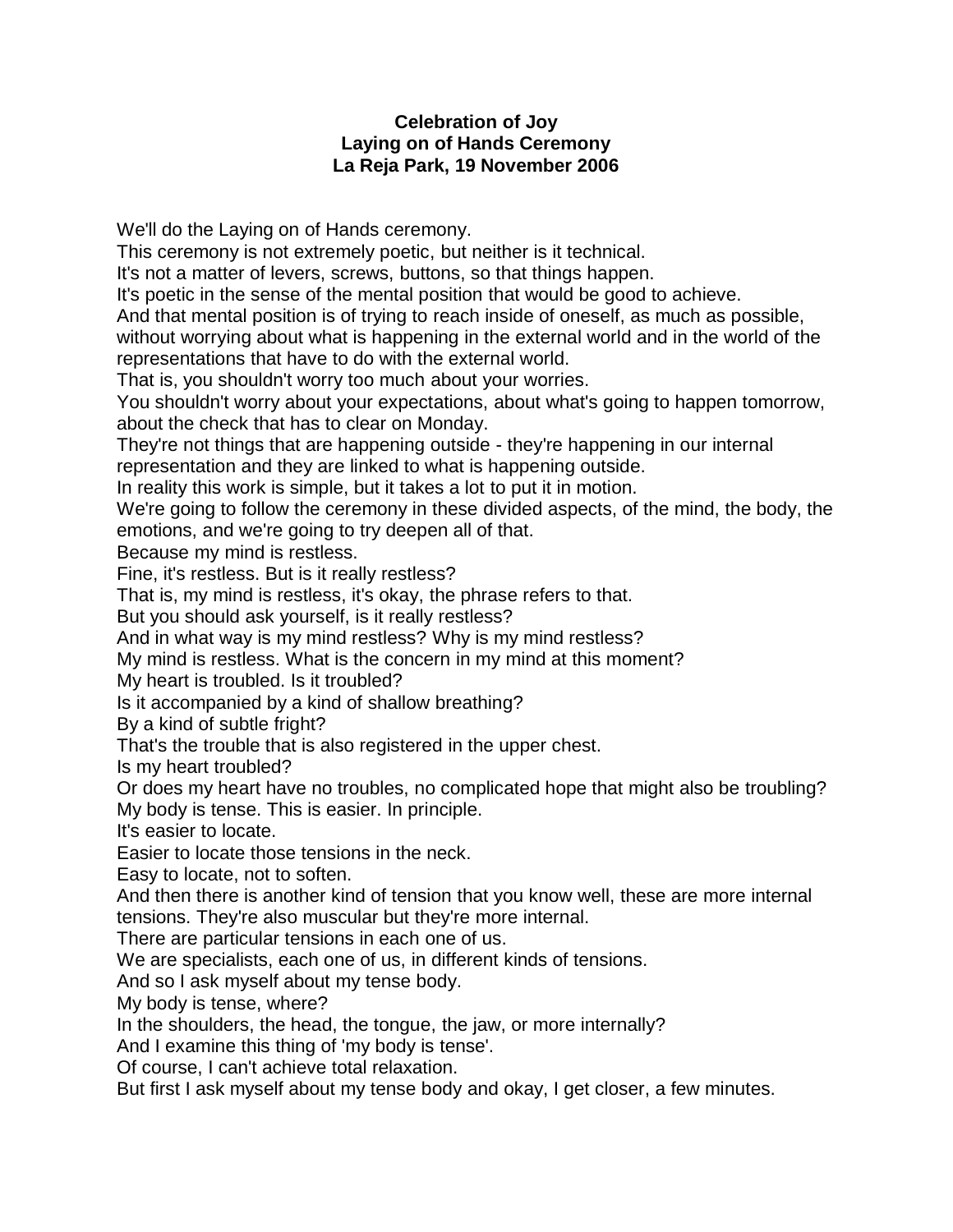Nothing will happen.

Like those people on airplanes who can't sleep because, of course, they have to keep the plane up so it won't fall.

Nothing will happen if we leave aside our tension a little.

And so through the mind, the heart, and the body, we enter into this relatively simple work, but we try to clarify things, and we ask ourselves about each one of those steps. My mind is restless, I ask myself.

My heart is troubled, I ask myself.

And by asking myself, it's like I soften all of that.

My body is tense. And by asking myself, I tend to loosen it up.

What's been created with all these questions?

An ambit has been created, an interesting change to put myself into other things. That's what has happened.

Nothing more extraordinary, but something very useful has happened.

I've created an adequate field to put myself into this thing of the Force.

This thing of the force is not an external force.

That's a long discussion. Whether it is, or it isn't.

But what we do know is that an internal Force can be mobilized which is of a very different quality than the one we put in motion in daily life.

To mobilize that Force we need two things:

first, that the previous work be more or less well done.

If the tensions and things are so great, I can't get into theme.

And the second thing is that this Force, shouldn't be forced.

It's not brought here with great intensity, but instead calmly, softly.

That sensation of internal softness is what helps to mobilize the Force within you.

All the above has also been a matter of internal softness.

No tensions in the mind, no tensions in the body, no tensions in the expectations.

All of that creates this softness.

Now we're going to talk about the Force.

We're going to try to mobilize it.

That force is there, distributed throughout our whole body, because it's psychophysical energy.

It's not far-out energy.

It's psychophysical energy and it's dispersed in different parts of our body, and it's more concentrated in some points than in others.

We're doing something quite level.

Let's say, it's a pretty simple method.

We're trying to level those charges.

And when we reach that little leveling of charges, bang!

We feel that it moves. What moves?

That psychophysical energy moves with an emotional tone.

This is the most important point.

That force is not going to move if there is not enough emotional force.

That force similar to the force of love, that is what creates these internal movements.

That is the poetic part of the work.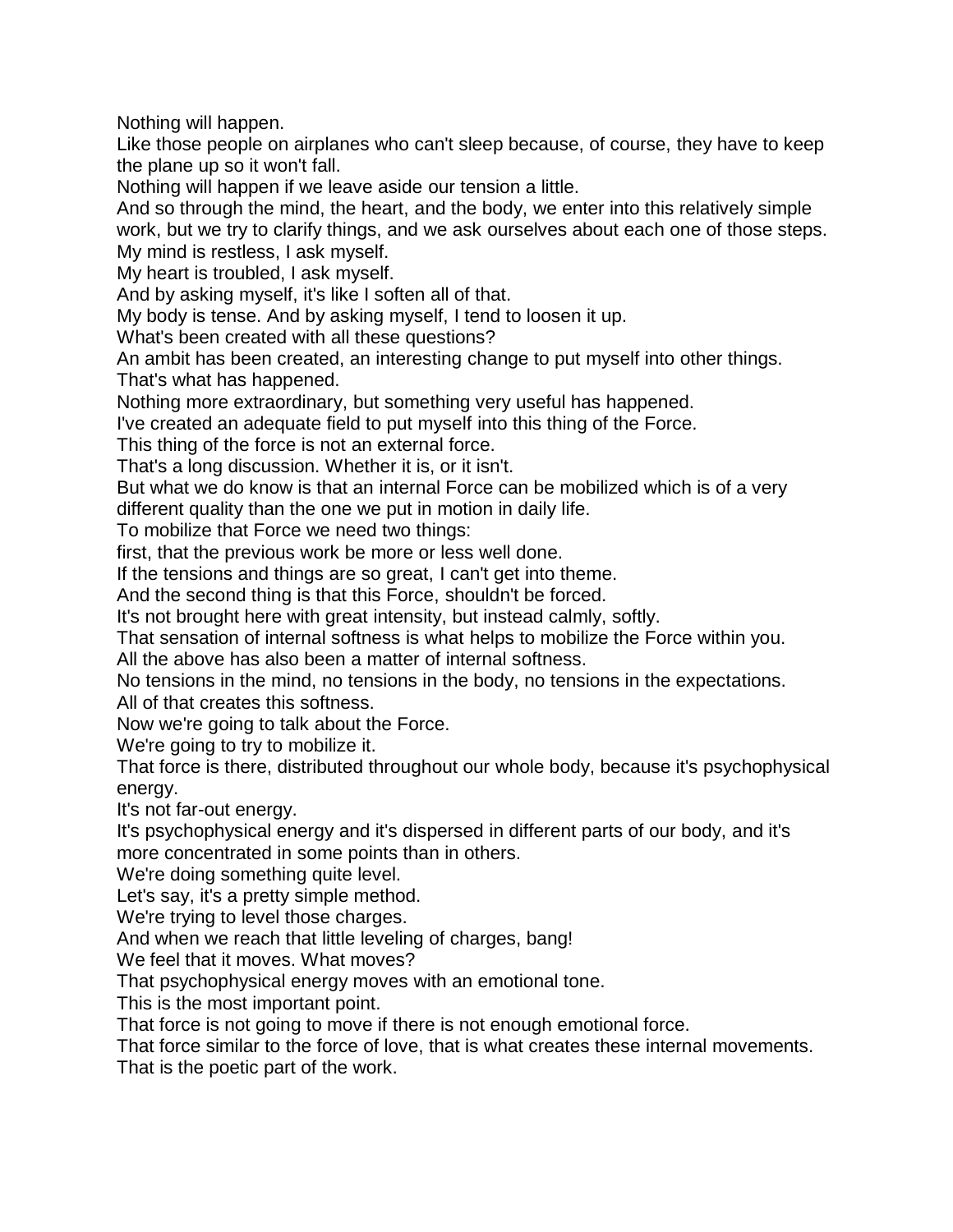That force that has that allure, that attraction that is so important because it puts you not in the world of daily life which is so interesting.

That world of 24 hours. And 23 hours plus are dedicated to the world of daily life. We are going to another time, to the depth, which is located outside all the phenomena we receive continually.

Which is in that other space, in that other time.

Outside of this everyday space and time other dimensions are moving, to use the terms in fashion.

This time and this space that we are mentioning move in another dimension.

Of course, from this space many translations arise, All kinds of allegories also arise from this space.

Allegories that later even take on physical characteristics.

There are people who carry these allegories and mobilize them, but they are translations of other things that may not have that presentation, but they pulsating, they are giving signals.

It's that world that is giving signals, and deep ones.

It's that world –and here's the paradox– it's that world that ends up affecting this world. Like it or not, and we're very sorry, that world ends up impacting the world of the everyday, the world of "reality", the world of things, the world of human relationships, the world of intentions, the world of the direction of individuals and of entire peoples. That space and time are impacting the world, and we don't encounter it very often, except when we mobilize the Force.

Vibrations appear within you. Emotions appear within you. Memories appear within you.

Kinds of reconciliations with oneself appear.

And they are welcome.

And the force is mobilized and has physical, emotional and mental concomitances. And everything is fine. Nothing bad can happen.

But when that internal world moves and gets going, when that Force is mobilized, we have little indications that there is something great behind it.

Little indications, little hints.

They are like signals that we can get thanks to this work we are now going to undertake, if you like.

But these are the explanations around this ceremony of working with the Force. We create an appropriate field and then we get into our internal field and we add affection, affection, and friendship.

First of all, friendship with oneself.

Because if we have an enemy inside this is going to be complicated.

No, we are good people but we have to get used to such a thing.

Let's go with affection towards ourselves, considering ourselves differently, as we are, as good people. Yes, but everything...

They're a bunch of accidents brought on by many circumstances that do not depend on us.

With many accidents that come from other ambits, from relationships with other people, the social situation in which we live, the paths we took where we made a mistake and went wrong, and then you have to un-travel that path.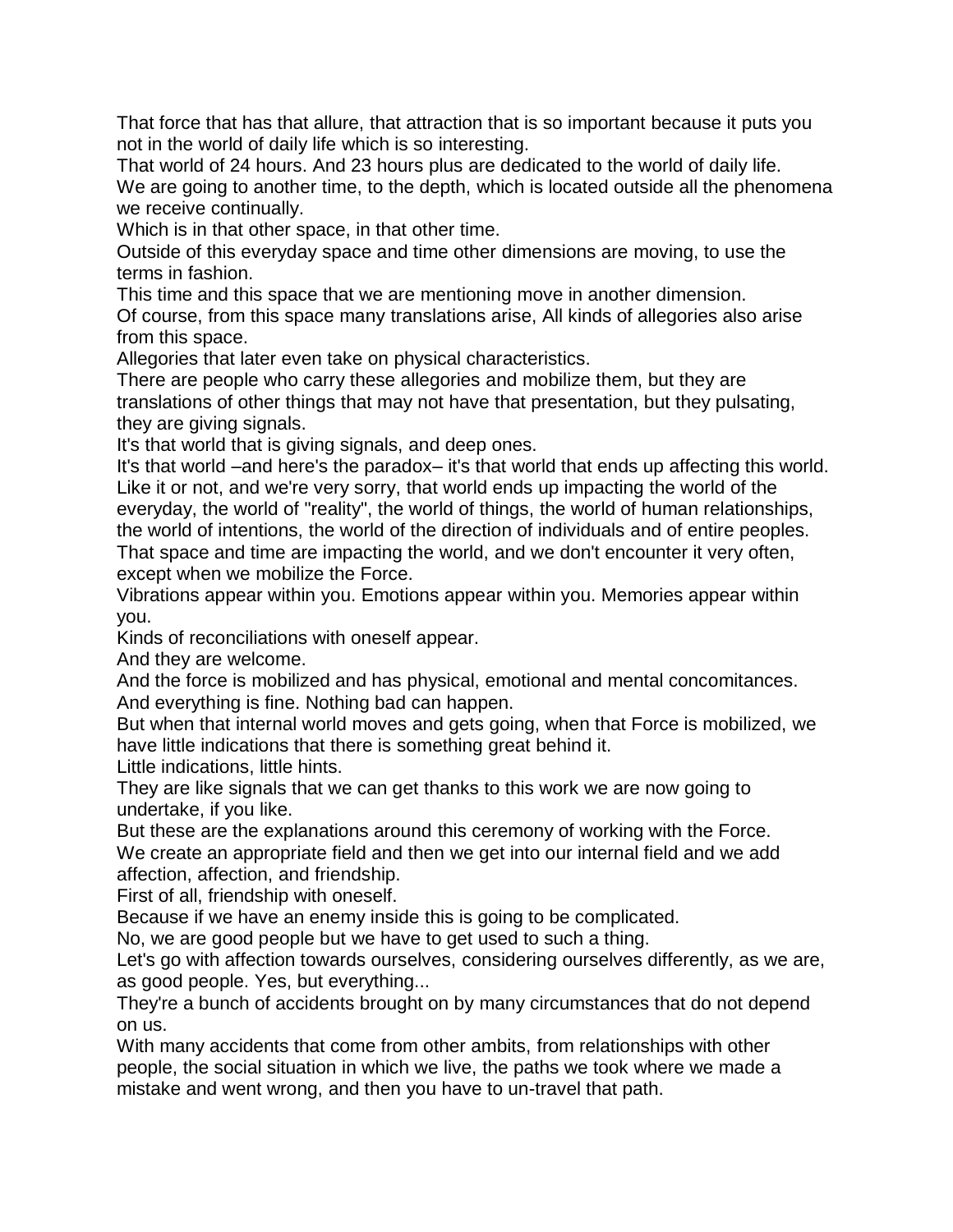But the unfortunate thing is that this happens to all good people.

If it were to happen to bad people (inaudible), they'd stay still a while and the good people could do everything.

It would be a way for things to be neutralized, if it only happened to them.

But no, it doesn't just happen to them. It happens to everyone.

Let's see if we care about ourselves a little.

And in these situations with the Force we'll organize our askings.

We'll derive them from the work with the Force.

If we move that energy, we'll catapult it to another level.

To where? Towards an intention.

That intention will be towards something we truly need.

Before starting the work of the Force, the suggestion would be:

what do you truly need? Many things, a glass of water, many things.

(Inaudible ) and clear the table, what do we truly need?

Don't get confused, not everyone needs the same thing.

Well, people need to eat. Obviously.

And they also need to be supported by gravity.

They also need their bodies not to go through walls, they need many things.

You cannot talk like that. What do you really need?

It would be very good to be able to define that situation.

What do you really need?

And so we are going to launch that force that we have mobilized so that what we truly need be fulfilled.

To give it a push. How does this happen?

We have no idea, but we push it.

We push it, we are mobilizing the force so it gives us strength, energy to go in that direction.

In the direction of launching ourselves towards what we truly need.

And sometimes incredible things happen. "It can't be fixed." –Don't say that.

Don't say: "It can't be fixed, there's no solution."

Yes, it can be fixed.

And then we take a short time, and go to the other side and work with an image that is dear to us.

Someone very close to us, very loved, whom we know really needs certain things.

We are not thinking of ourselves, the navel of the world.

No, no. Now we are thinking of someone very dear to us.

I don't know if it would be a family member, a partner, I have no idea, but someone very dear to us,

in whom we know there is a great need.

And our asking is towards that person so that the thing for which that person is asking, without saying it, be fulfilled.

That person is asking but doesn't say it.

We take care of revealing that direction.

This can happen to entire populations at a given time.

At a given time there may be an outcry of many people who do not know how to ask.

And for us that matters. How do we ask for it?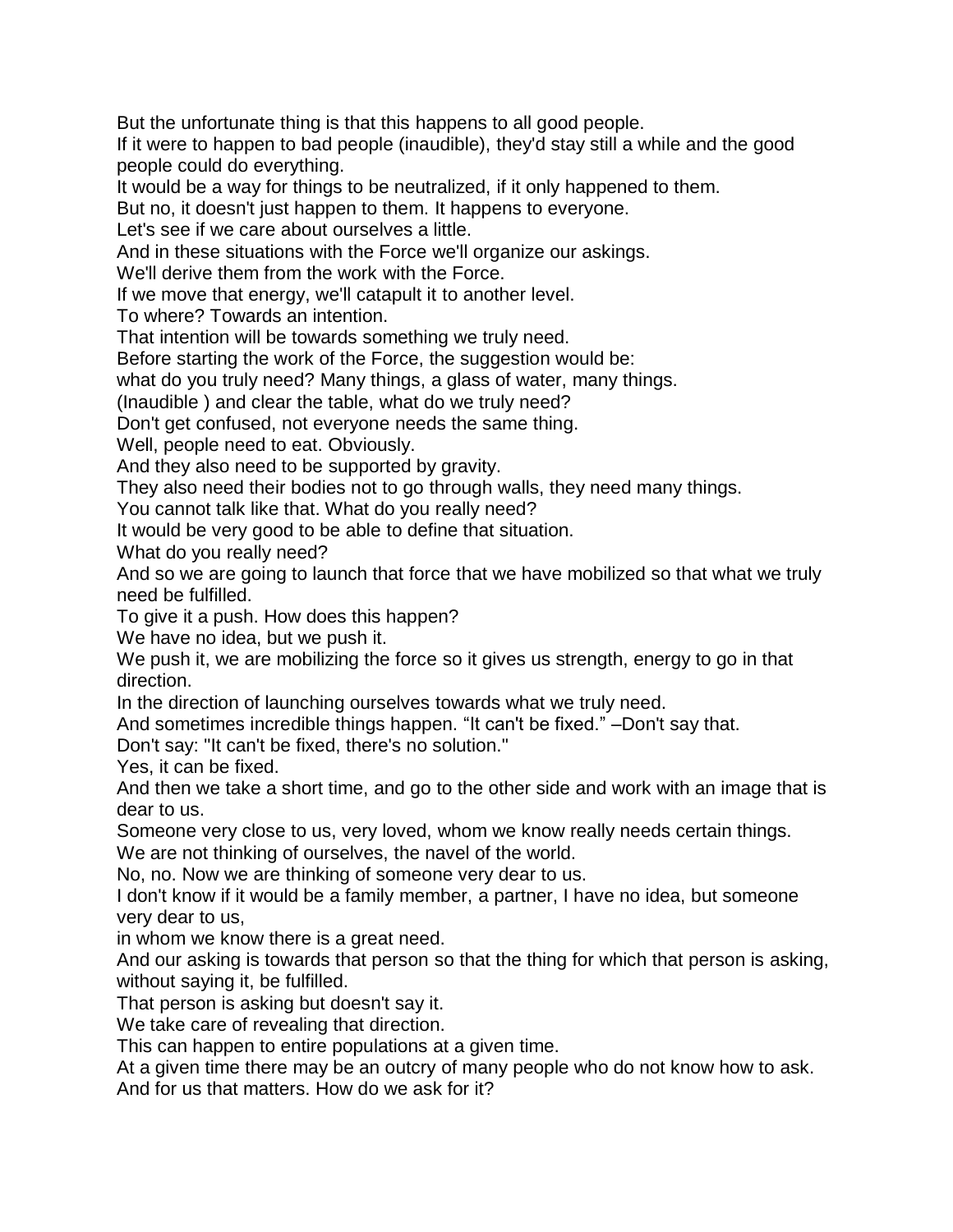What are we? Representatives of the people who go around asking?

No, we are not representatives, but we do know how to formulate things that others perhaps do not know.

Perhaps we can move things that others do not know, but that they need just like we do.

And there ends this work with the Force.

It ends with that sort of asking, after having mobilized the force.

If that hasn't been put into motion, there's not much sense in asking for things or for mental directions.

It makes sense if there is that force moving inside you.

Do you think we should do something?

Because this conversation is over.

So, let's do this thing, calmly, step by step.

Without being impatient.

Let's start.

My mind is restless.

My mind is restless.

My mind is restless. Is that true? Not true?

Is my mind restless?

That is what we look at, inside ourselves. Is it restless?

And if it is restless, could we not quiet it down for a few seconds?

And so I said: My mind is restless.

My heart is troubled.

My heart is troubled.

My heart is troubled. Is it really troubled? Or is it very calm?

If it is troubled we can make a little effort to get into a softer situation.

My body is tense.

My body is tense.

Is it true that my body is tense?

We have a look at our body, in the most external part, and then inside, and we try to loosen up.

That's also something we can do.

Relax our body, gently, without tensions.

So, as he said, we do this all together.

My mind is restless, my heart is troubled, my body is tense.

I relax my body, my heart and my mind.

I relax my body, my heart and my mind.

I relax my body, my heart and my mind.

We are ready to advance in the ceremony.

We are ready (inaudible). Softly, we're ready.

If you wish to receive the Force, you must understand that at the moment of the laying on of hands, you will begin to experience new sensations.

You will perceive increasing undulations, positive emotions and memories will arise.

And positive emotions and memories will arise.

Good things that have happened to us.

Interesting things that have happened in our lives.